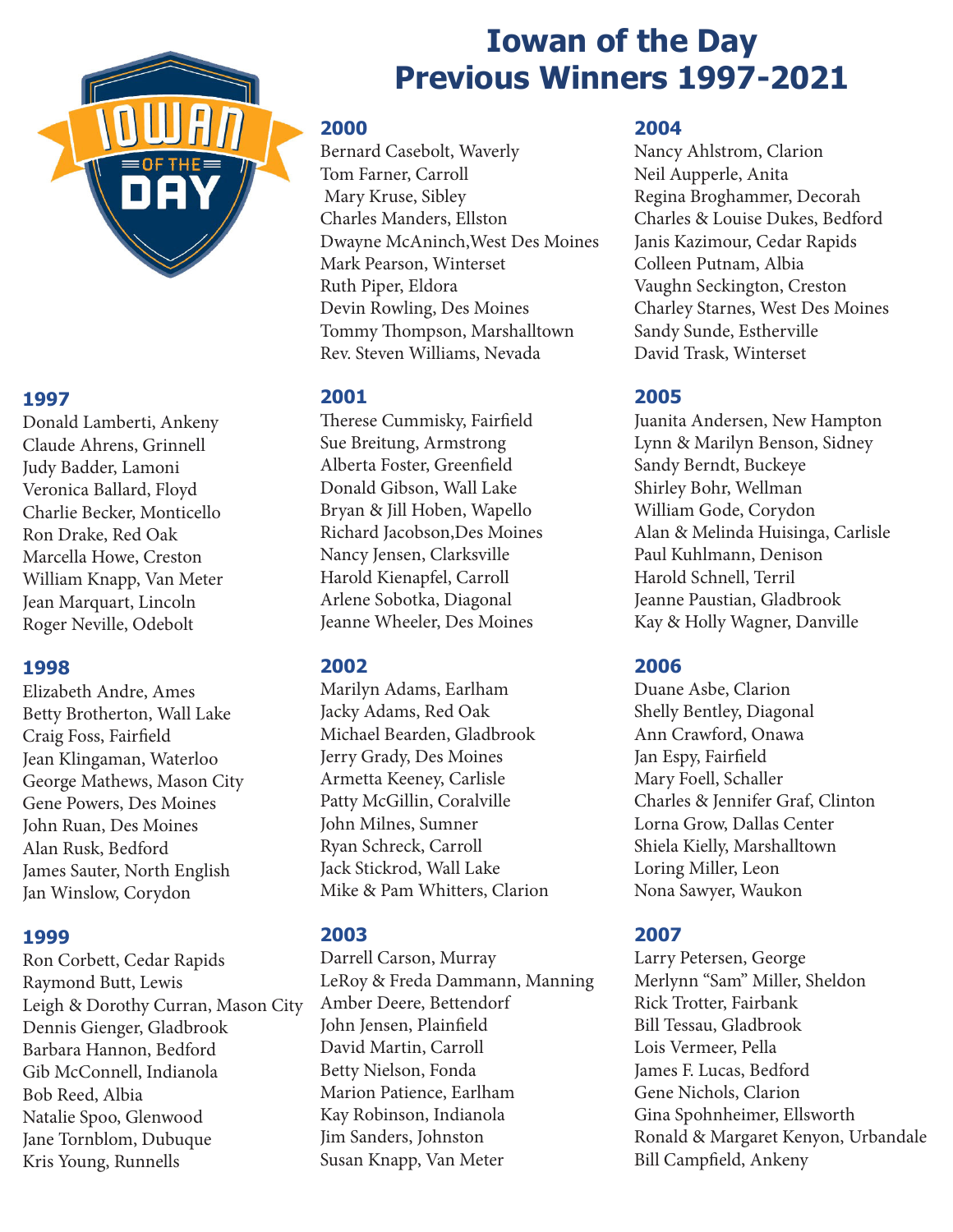#### **2008**

Robert Barnes, Letts Ben Caplan, Alden Roger White, Waverly Davin Dickerson, Neola J oe Harper, Colo Jan Worthan, Storm Lake Margo Fox, Johnston James Kimball, Osceola Denny & Candy Elwell, West Des Moines Anne Morgan, Bloomfield

#### **2009**

Lori Sherling, Estherville Gary Cheney, Waukee Susan Shierholz, Ames Sally Briggs, Coralville William Marner, Chariton Mary Lou Aspengren, Des Moines Rob Wohlert, Iowa Falls Patty & Jim Cownie, Des Moines Michael Sadler, Urbandale Ron Elliott, Mindon

#### **2010**

Karen Weld, Clarion Gerald Inman, Mechanicsville Helen & Floyd Deets, Des Moines Phyllis L. Stineman, Grandview Doug Carpenter, Coon Rapids Mathew Taper, Grimes Gerald Forristall, Treynor Mary Ellen Kimball, Osceola Frank Strain, Sac City Alfred Janssen, Waverly

#### **2011**

Lousie Unkrich, Swedesburg Robert Smith, Sidney Pauline Flamme, Gladbrook Julie Beitelspacher, LeMars John Rains, Urbandale Ruby Bentley, Macedonia Milton Menefee, Denver Mickey Thomas, Osceola Bill Forbes, Correctionville Leo Chisholm, Osage

#### **2012**

Esther Bielema, Wall Lake Jeralyn Westercamp, Cedar Rapids Troyce Vich, Waterloo Janet Reynolds, Sioux City Lila Bubke, Schleswig Mary Maybee, Boone Jim Gronbach, Dakota City Ken Peterson, Council Bluffs Garland Fickess, Bedford Suzie Glazer Burt, Des Moines

#### **2013**

Jack Finneseth, Jefferson Beth Titman, Boone Ellen Lemke, Bedford Dean Kluss, Clarion Sharon Juon, Waterloo Steve Leinen, Panama Paul Venner, Breda Shirley Stout Frederiksen, Chariton Cole Mace, Estherville Keith Sash, Gladbrook

#### **2014**

Wilbur Cordes, Allison Governor Robert Ray, Des Moines Merlyn Feddersen, Hartley Bob Norris, Shenandoah Karen Spurgeon, Bloomfield Cecil Rueter, Grand Junction Joan Allsup, Mitchellville Don Hinners, Carroll Devere Ganzer, Grand Mound Marybeth Jaggard, Oelwein

#### **2015**

Elaine Bohling, Greenfield Dennis Carlson, Hampton Caroline Lehman, New London Bret Mace, Estherville Steven Palmer, Urbandale Jary Quandt, Westside Mike Quinlan, Iowa City John and Janis Ruan, Des Moines Richard and Juanita Schillig, Bettendorf Shawn Tait, Exline

## **2016**

Curt Schwanebeck, Knoxville Aubrey LaFoy, Arnolds Park Bob Clark, West Des Moines Cheryl Wessels, Anita Edna Schrandt, Decorah Richard Vorthmann, Treynor Rosemary Beach, Cedar Falls Steve Smith, Algona Willard Larsen, Camanche Randy Duncan, Des Moines

# **2017**

Carolyn Scott, Bloomfield Shirley Geadelmann, Clarence Donald Bries, Dubuque Ron Bell, Mondamin Marian McQuaid, Guthrie Center Patricia Nelson, Winterset Mary Doak, Grundy Center Marty Braster, Centerville Chris Fox, Johnston Bernard Becker, Lakota

## **2018**

Deb Kosters, Sibley Keith Carlson, Stratford Vilas "Sid" Morris, Cedar Falls Howard Hammond, Slater Gary Fulton, Marshalltown Brenda Lee Larkey, Low Moor Gayle Bortz, Chariton Ralph Hodson, Ackworth Ron Hunderdosse, Fairfield Sheri Horner, West Des Moines